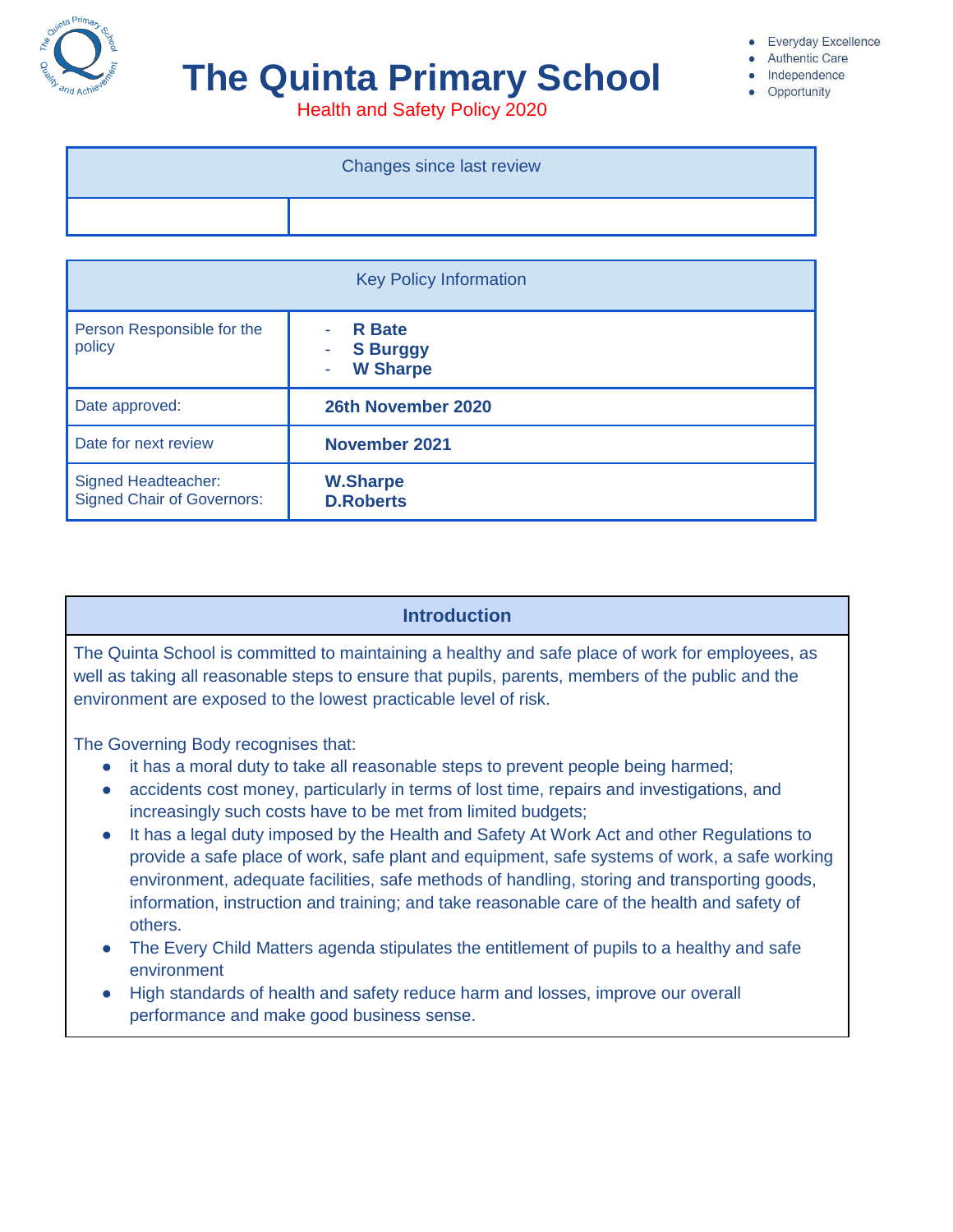# **Aims**

Our school aims to:

- Provide and maintain a safe and healthy environment
- Establish and maintain safe working procedures amongst staff, pupils and all visitors to the school site
- Have robust procedures in place in case of emergencies
- Ensure that the premises and equipment are maintained safely, and are regularly inspected

# **Legislation**

This policy is based on advice from the Department for Education on health and safety in schools and the following legislation:

- The Health and Safety at Work etc. Act 1974, which sets out the general duties employers have towards employees and duties relating to lettings
- The Management of Health and Safety at Work Regulations 1992, which require employers to make an assessment of the risks to the health and safety of their employees
- The Management of Health and Safety at Work Regulations 1999, which require employers to carry out risk assessments, make arrangements to implement necessary measures, and arrange for appropriate information and training
- The Control of Substances Hazardous to Health Regulations 2002, which require employers to control substances that are hazardous to health
- The Reporting of Injuries, Diseases and Dangerous Occurrences Regulations (RIDDOR) 2013, which state that some accidents must be reported to the Health and Safety Executive and set out the timeframe for this and how long records of such accidents must be kept
- The Health and Safety (Display Screen Equipment) Regulations 1992, which require employers to carry out digital screen equipment assessments and states users' entitlement to an eyesight test
- The Gas Safety (Installation and Use) Regulations 1998, which require work on gas fittings to be carried out by someone on the Gas Safe Register
- The Regulatory Reform (Fire Safety) Order 2005, which requires employers to take general fire precautions to ensure the safety of their staff
- The Work at Height Regulations 2005, which requires employers to protect their staff from falls from height
- The school follows national guidance published by Public Health England when responding to infection control issues.
- Sections of this policy are also based on the statutory framework for the Early Years Foundation Stage.

This policy complies with our funding agreement and articles of association.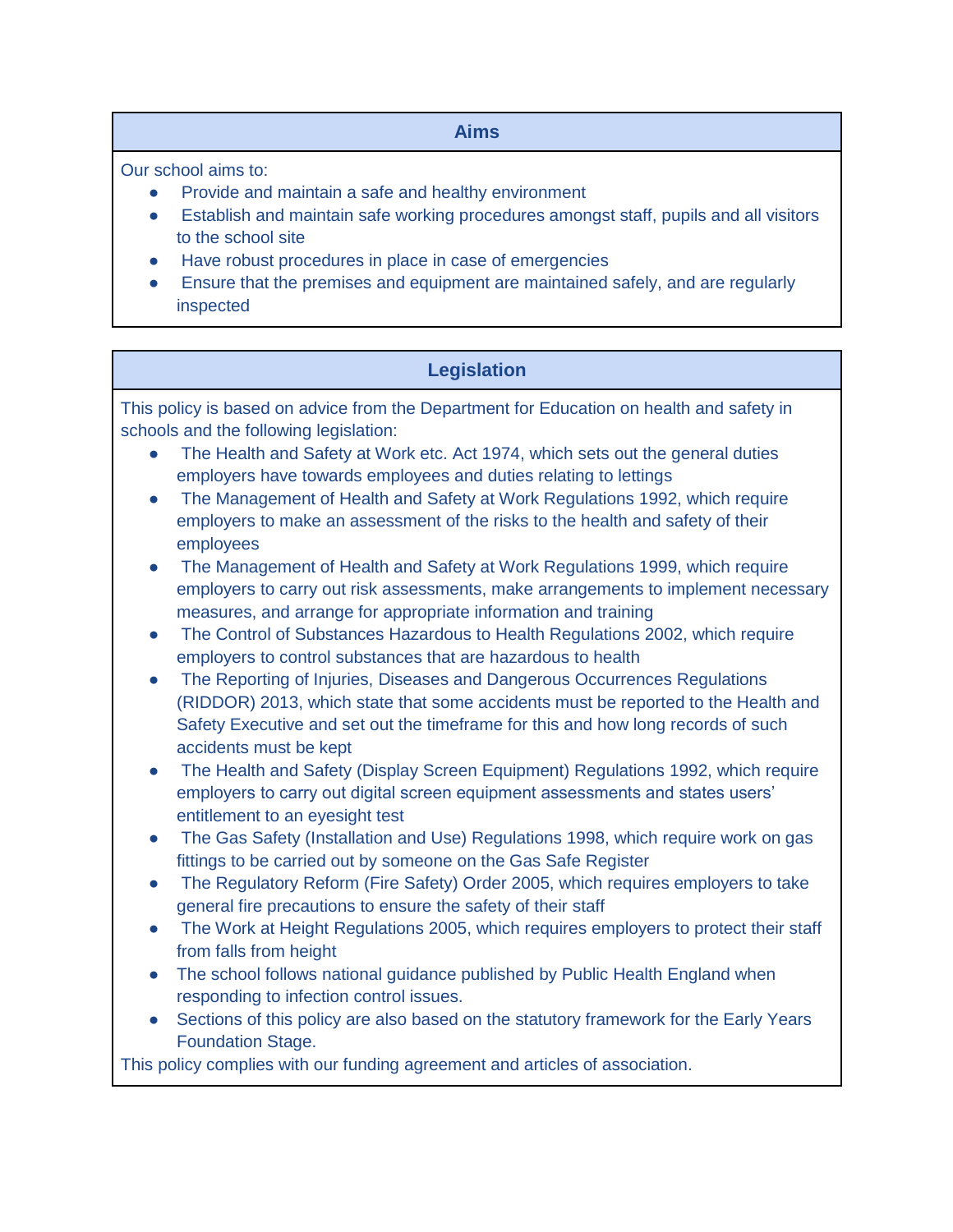# **Roles and responsibilities**

**The governing board** 

The governing board has ultimate responsibility for health and safety matters in the school, but will delegate day-to-day responsibility to Mr Sharpe and Mr Bate.

The governing board has a duty to take reasonable steps to ensure that staff and pupils are not exposed to risks to their health and safety. This applies to activities on or off the school premises.

The governing board, as the employer, also has a duty to:

- Assess the risks to staff and others affected by school activities in order to identify and introduce the health and safety measures necessary to manage those risks.
- Inform employees about risks and the measures in place to manage them.
- Ensure that adequate health and safety training is provided

The governor who oversees health and safety is Mr A Brown.

#### **Headteacher**

Mr Sharpe is responsible for health and safety day-to-day. This involves:

- Implementing the health and safety policy
- Ensuring there is enough staff to safely supervise pupils
- Ensuring that the school building and premises are safe and regularly inspected
- Providing adequate training for school staff
- Reporting to the governing board on health and safety matters
- Ensuring appropriate evacuation procedures are in place and regular fire drills are held
- Ensuring that in their absence, health and safety responsibilities are delegated to another member of staff
- Ensuring all risk assessments are completed and reviewed
- Monitoring cleaning contracts, and ensuring cleaners are appropriately trained and have access to personal protective equipment, where necessary

In the headteacher's absence, Mrs Burggy assumes the above day-to-day health and safety responsibilities.

#### **Health and safety lead**

The nominated health and safety lead is Mr R Bate (site maintenance officer).

## **Staff**

School staff have a duty to take care of pupils in the same way that a prudent parent would do so.

Staff will:

Take reasonable care of their own health and safety and that of others who may be affected by what they do at work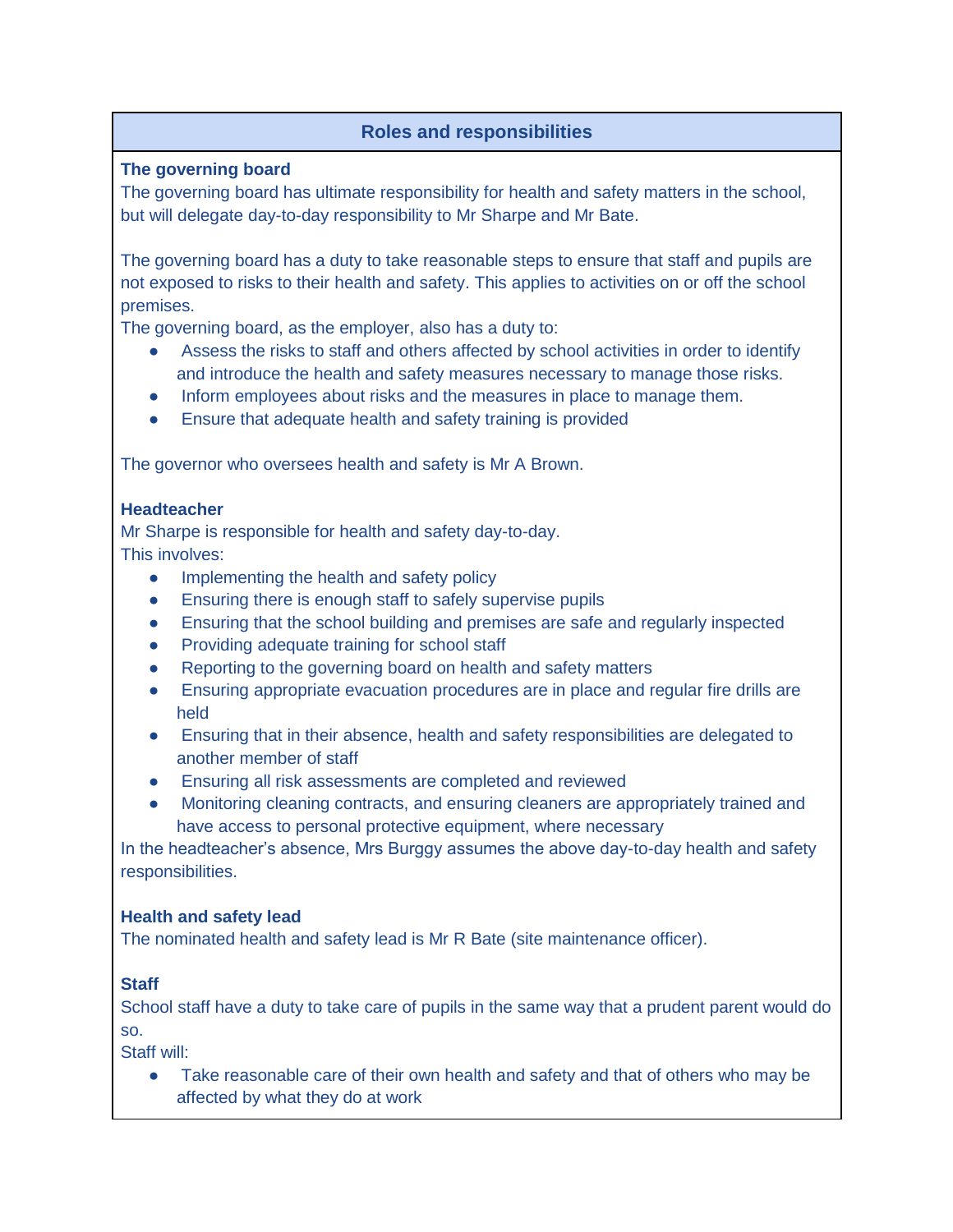- Cooperate with the school on health and safety matters
- Work in accordance with training and instructions
- Inform the appropriate person of any work situation representing a serious and immediate danger so that remedial action can be taken
- Model safe and hygienic practice for pupils
- Understand emergency evacuation procedures and feel confident in implementing them

# **Pupils and parents**

Pupils and parents are responsible for following the school's health and safety advice, on-site and off-site, and for reporting any health and safety incidents to a member of staff.

# **Contractors**

Contractors will agree health and safety practices with the headteacher before starting work. Before work begins the contractor will provide evidence that they have completed an adequate risk assessment of all their planned work.

## **Site security**

Mr R Bate (Site maintenance officer) is responsible for the security of the school site in and out of school hours. They are responsible for visual inspections of the site, and for the intruder and fire alarm systems.

R Bate, W Sharpe and S Burggy are key holders and will respond to an emergency.

| <b>Fire</b>                                                                                |
|--------------------------------------------------------------------------------------------|
| Emergency exits, assembly points and assembly point instructions are clearly identified by |
| safety signs and notices. Fire risk assessment of the premises will be reviewed regularly. |
| Emergency evacuations are practised at least once a term.                                  |

- The fire alarm is a loud continuous bell.
- Fire alarm testing will take place every week.
- New staff will be trained in fire safety and all staff and pupils will be made aware of any new fire risks.

In the event of a fire:

- The alarm will be raised immediately by whoever discovers the fire and emergency services contacted. Evacuation procedures will also begin immediately
- Fire extinguishers may be used by staff only, and only then if staff are trained in how to operate them and are confident they can use them without putting themselves or others at risk
- Staff and pupils will congregate at the assembly points. These are on the playground where classes line up by the wild garden.
- Class teachers will take a register of pupils, which will then be checked against the attendance register of that day.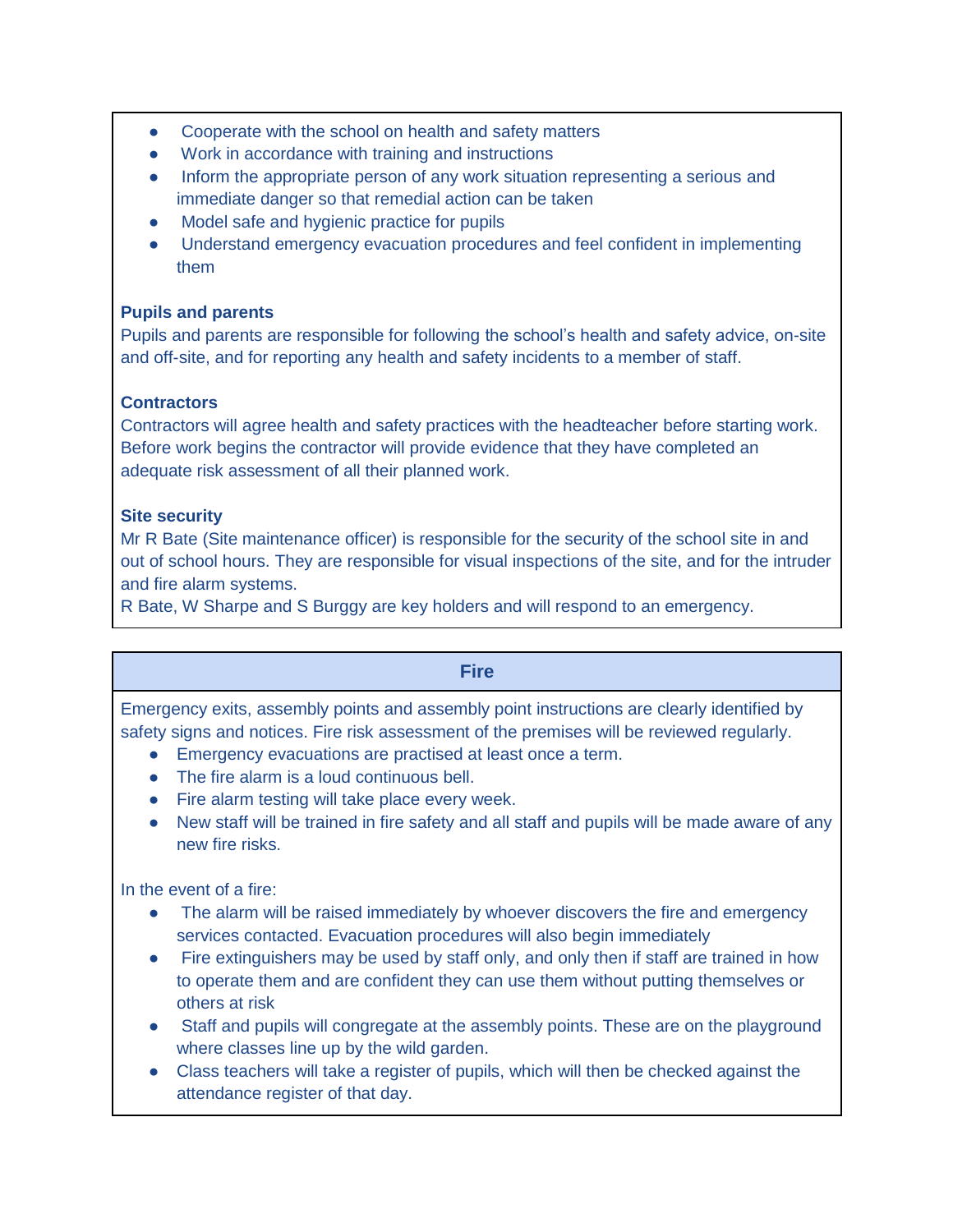- The headteacher will take a register of all staff.
- Staff and pupils will remain outside the building until the emergency services say it is safe to re-enter.

# **COSHH**

Schools are required to control hazardous substances, which can take many forms, including:

- **Chemicals**
- **Products containing chemicals**
- Fumes
- **Dusts**
- **Vapours**
- **Mists**
- Gases and asphyxiating gases
- Germs that cause diseases, such as leptospirosis or legionnaires disease

Control of substances hazardous to health (COSHH) risk assessments are completed by Mr R Bate (Site Maintenance Officer) and circulated to all employees who work with hazardous substances. Staff will also be provided with protective equipment, where necessary. Our staff use and store hazardous products in accordance with instructions on the product label. All hazardous products are kept in their original containers, with clear labelling and product information. They are kept in the cleaning cupboard which is always locked. Any hazardous products are disposed of in accordance with specific disposal procedures. Emergency procedures, including procedures for dealing with spillages, are displayed near where hazardous products are stored and in areas where they are routinely used.

# **Gas Safety**

Installation, maintenance and repair of gas appliances and fittings will be carried out by a competent Gas Safe registered engineer.

- Gas pipework, appliances and flues are regularly maintained
- All rooms with gas appliances are checked to ensure that they have adequate ventilation.

# **Legionella**

R Bate site maintenance is responsible for ensuring that the identified operational controls are conducted and recorded in the school's water log book.

This risk assessment will be reviewed every year and when significant changes have occurred to the water system and/or building footprint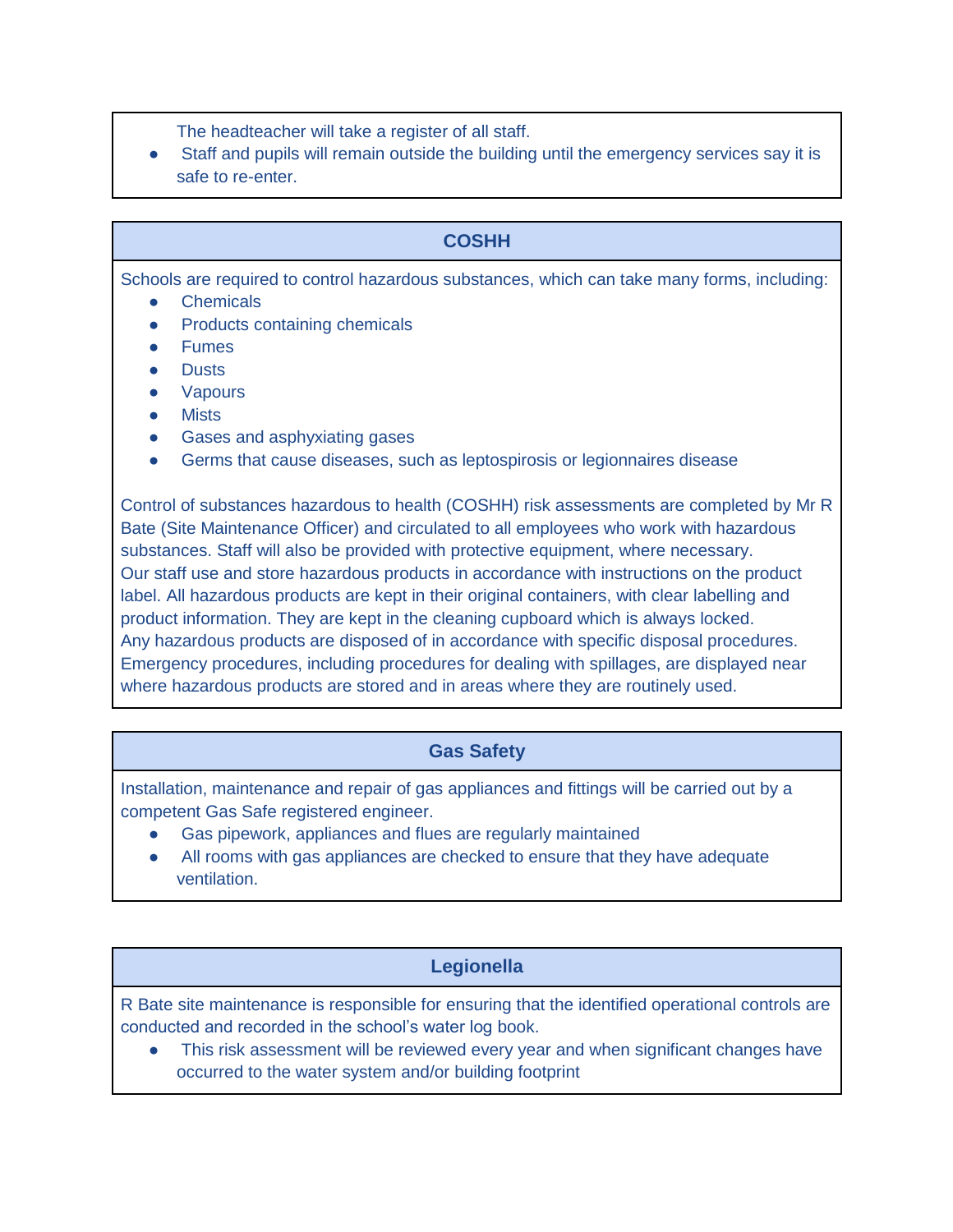The risks from legionella are mitigated by the following checks that are in place. temperature checks and system run through during closed periods.

#### **Asbestos**

Staff are briefed on the hazards of asbestos, the location of any asbestos in the school and the action to take if they suspect they have disturbed it. Arrangements are in place to ensure that contractors are made aware of any asbestos on the premises and that it is not disturbed by their work. Contractors will be advised that if they discover material which they suspect could be asbestos, they will stop work immediately until the area is declared safe. A record is kept of the location of asbestos that has been found on the school site

## **Equipment**

All equipment and machinery is maintained in accordance with the manufacturer's instructions.

- When new equipment is purchased, it is checked to ensure that it meets appropriate educational standards
- All equipment is stored in the appropriate storage containers and areas. All containers are labelled with the correct hazard sign and contents

#### **Electrical equipment**

- All staff are responsible for ensuring that they use and handle electrical equipment sensibly and safely.
- Any pupil or volunteer who handles electrical appliances does so under the supervision of the member of staff who so directs them.
- Any potential hazards will be reported to Mr R. Bate immediately.
- Permanently installed electrical equipment is connected through a dedicated isolator switch and adequately earthed.
- Only trained staff members can check plugs.
- Where necessary a portable appliance test (PAT) will be carried out by a competent person.
- All isolators switches are clearly marked to identify their machine.
- Electrical apparatus and connections will not be touched by wet hands and will only be used in dry conditions.
- Maintenance, repair, installation and disconnection work associated with permanently installed or portable electrical equipment is only carried out by a competent person.

## **PE equipment**

Pupils are taught how to carry out and set up PE equipment safely and efficiently. Staff check that equipment is set up safely. Any concerns about the condition of the gym floor or other apparatus will be reported to Mr Bate.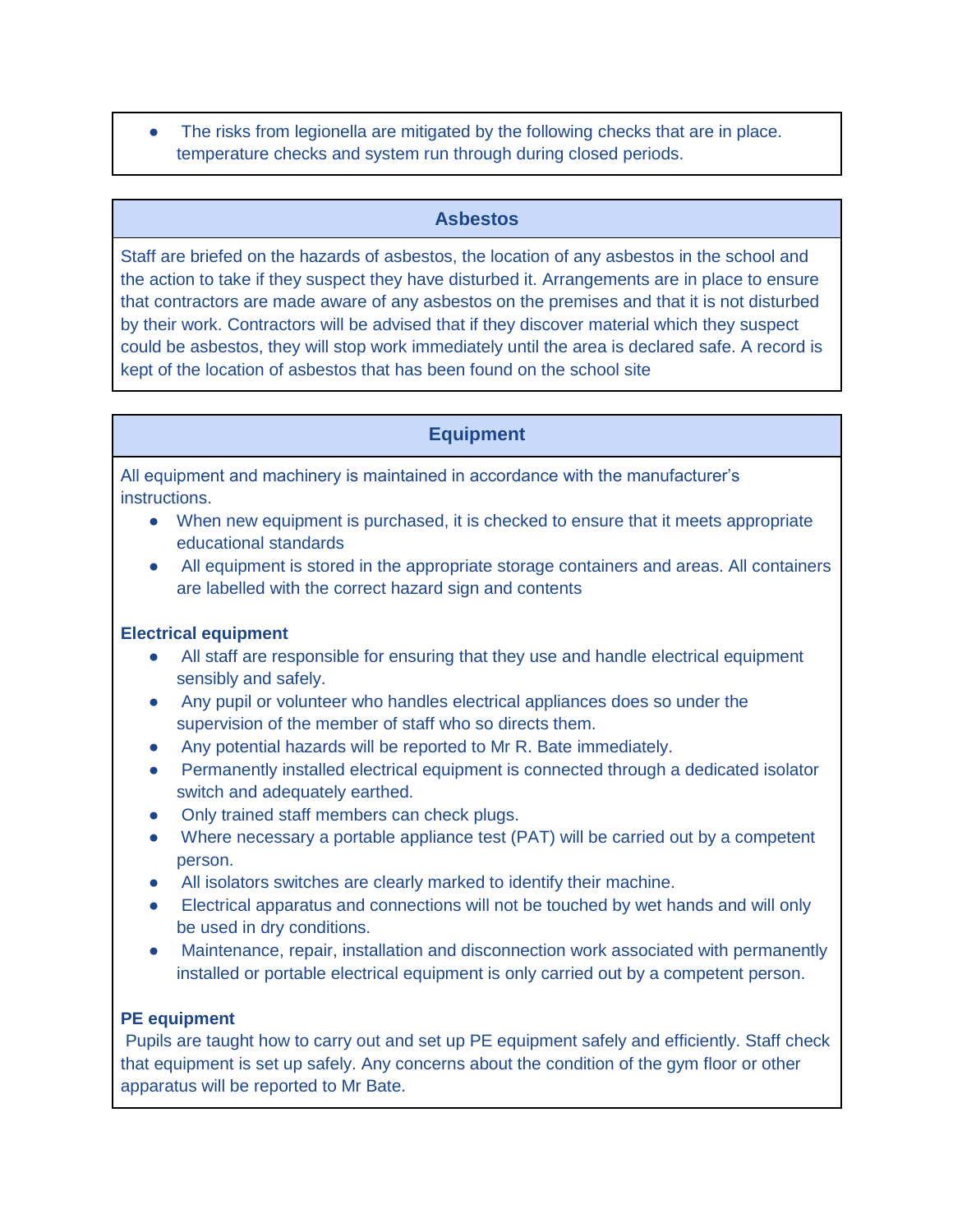#### **Display screen equipment**

- All staff who use computers daily as a significant part of their normal work have a display screen equipment (DSE) assessment carried out. 'Significant' is taken to be continuous/near continuous spells of an hour or more at a time.
- Staff identified as DSE users are entitled to an eyesight test for DSE use upon request, and at regular intervals thereafter, by a qualified optician (and corrective glasses provided if required specifically for DSE use)

#### **Specialist equipment**

Parents are responsible for the maintenance and safety of their children's wheelchairs. In school, staff promote the responsible use of wheelchairs.

#### **Lone working**

Lone working may include:

- Late working
- Home or site visits
- Weekend working
- Site manager duties
- Site cleaning duties
- Working in a single occupancy office

Potentially dangerous activities, such as those where there is a risk of falling from height, will not be undertaken when working alone. If there are any doubts about the task to be performed then the task will be postponed until other staff members are available. If lone working is to be undertaken, a colleague, friend or family member will be informed about where the member of staff is and when they are likely to return. The lone worker will ensure that they are medically fit to work alone.

# **Working at height**

We will ensure that work is properly planned, supervised and carried out by competent people with the skills, knowledge and experience to do the work. In addition:

- The caretaker retains ladders for working at height
- Pupils are prohibited from using ladders
- Staff will wear appropriate footwear and clothing when using ladders
- Contractors are expected to provide their own ladders for working at height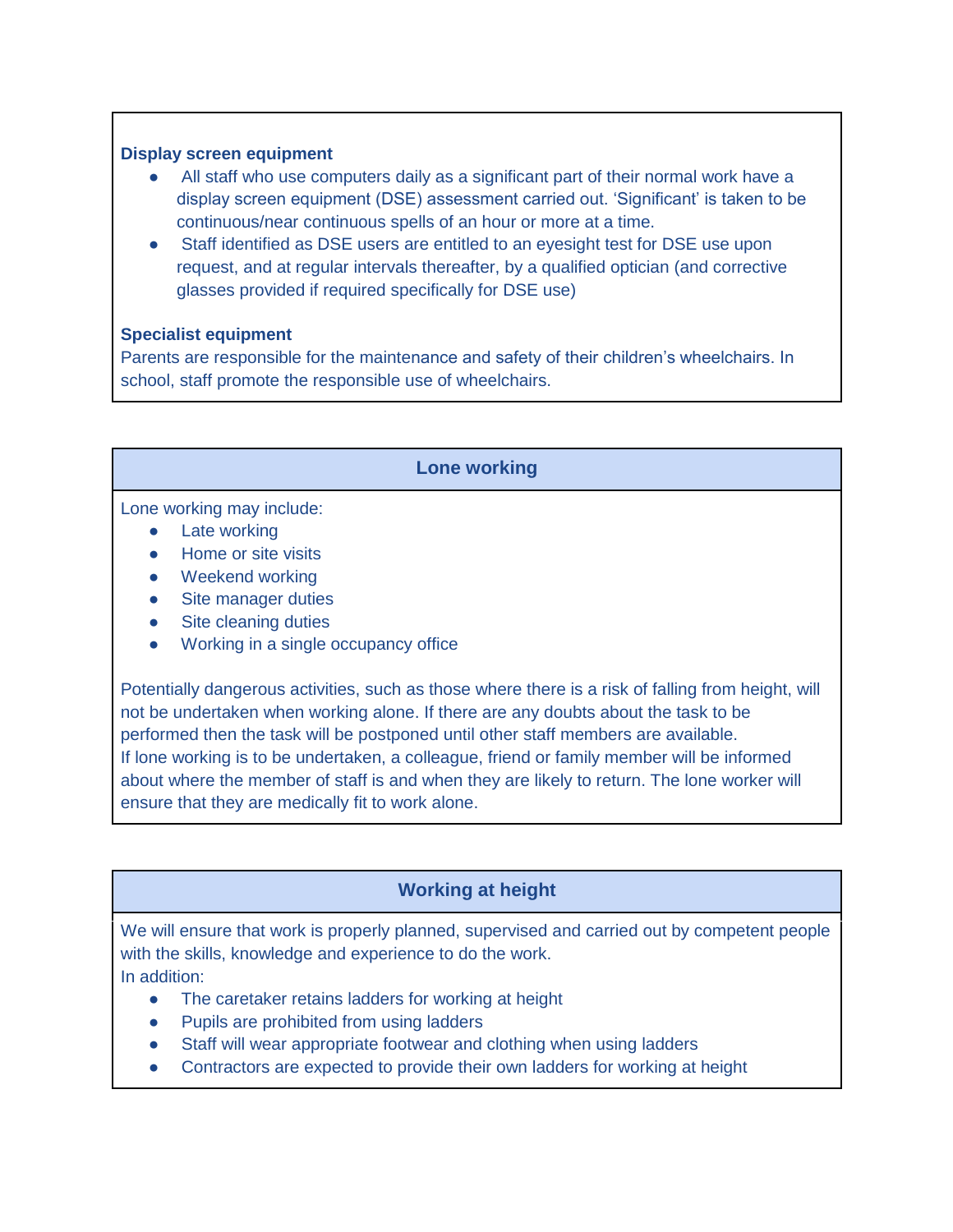- Before using a ladder, staff are expected to conduct a visual inspection to ensure its safety
- Access to high levels, such as roofs, is only permitted by trained persons

# **Manual handling**

It is up to individuals to determine whether they are fit to lift or move equipment and furniture. If an individual feels that to lift an item could result in injury or exacerbate an existing condition, they will ask for assistance.

The school will ensure that proper mechanical aids and lifting equipment are available in school, and that staff are trained in how to use them safely.

Staff and pupils are expected to use the following basic manual handling procedure:

- Plan the lift and assess the load. If it is awkward or heavy, use a mechanical aid, such as a trolley, or ask another person to help.
- Take the more direct route that is clear from obstruction and is as flat as possible
- Ensure the area where you plan to offload the load is clear.
- When lifting, bend your knees and keep your back straight, feet apart and angled out.
- Ensure the load is held close to the body and firmly. Lift smoothly and slowly and avoid twisting, stretching and reaching where practicable.

# **Off Site Visits**

When taking pupils off the school premises, we will ensure that:

- Risk assessments will be completed where off-site visits and activities require them
- All off-site visits are appropriately staffed
- Staff will take a school mobile phone, a portable first aid kit, information about the specific medical needs of pupils along with the parents' contact details.
- There will always be at least one first aider on school trips and visits
- For trips and visits with pupils in the Early Years Foundation Stage, there will always be at least one first aider with a current paediatric first aid certificate.

For other trips, there will always be at least one first aider on schools trips and visits.

# **Lettings**

This policy applies to lettings. Those who hire any aspect of the school site or any facilities will be made aware of the content of the school's health and safety policy, and will have responsibility for complying with it.

## **Violence at work**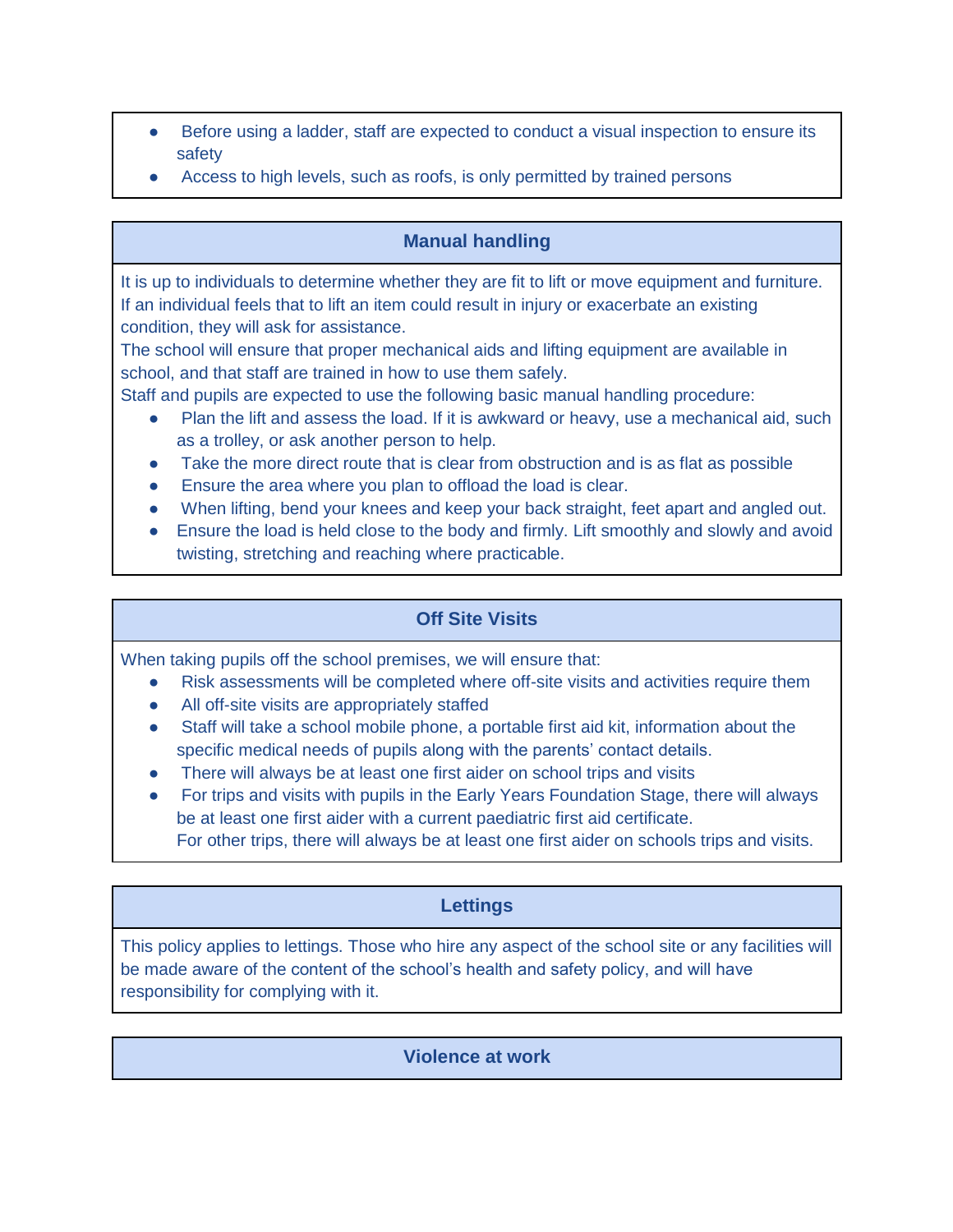We believe that staff should not be in any danger at work, and we will not tolerate violent or threatening behaviour towards our staff.

All staff will report any incidents of aggression or violence (or near misses) directed to themselves to their line manager/headteacher immediately. This applies to violence from pupils, visitors or other staff.

# **Smoking**

Smoking is not permitted anywhere on the school premises.

## **Infection prevention and control**

We follow national guidance published by Public Health England when responding to infection control issues. We will encourage staff and pupils to follow this good hygiene practice, outlined below, where applicable.

#### **Handwashing**

- Wash hands with liquid soap and warm water, and dry with paper towels.
- Always wash hands after using the toilet, before eating or handling food, and after handling animals
- Cover all cuts and abrasions with waterproof dressings

#### **Coughing and sneezing**

- Cover mouth and nose with a tissue
- Wash hands after using or disposing of tissues
- **Spitting is discouraged**

## **Personal protective equipment**

- Wear disposable non-powdered vinyl or latex-free CE-marked gloves and disposable plastic aprons where there is a risk of splashing or contamination with blood/body fluids (for example, nappy or pad changing)
- Wear goggles if there is a risk of splashing to the face.

## ● Use the correct personal protective equipment when handling cleaning chemicals.

## **Cleaning of the environment**

● Clean the environment, including toys and equipment, frequently and thoroughly

## **Cleaning of blood and body fluid spillages**

- Clean up all spillages of blood, faeces, saliva, vomit, nasal and eye discharges immediately and wear personal protective equipment.
- When spillages occur, clean using a product that combines both a detergent and a disinfectant and use as per manufacturer's instructions. Ensure it is effective against bacteria and viruses and suitable for use on the affected surface.
- Never use mops for cleaning up blood and body fluid spillages use disposable paper towels and discard clinical waste as described below.
- Make spillage kits available for blood spills

## **Laundry**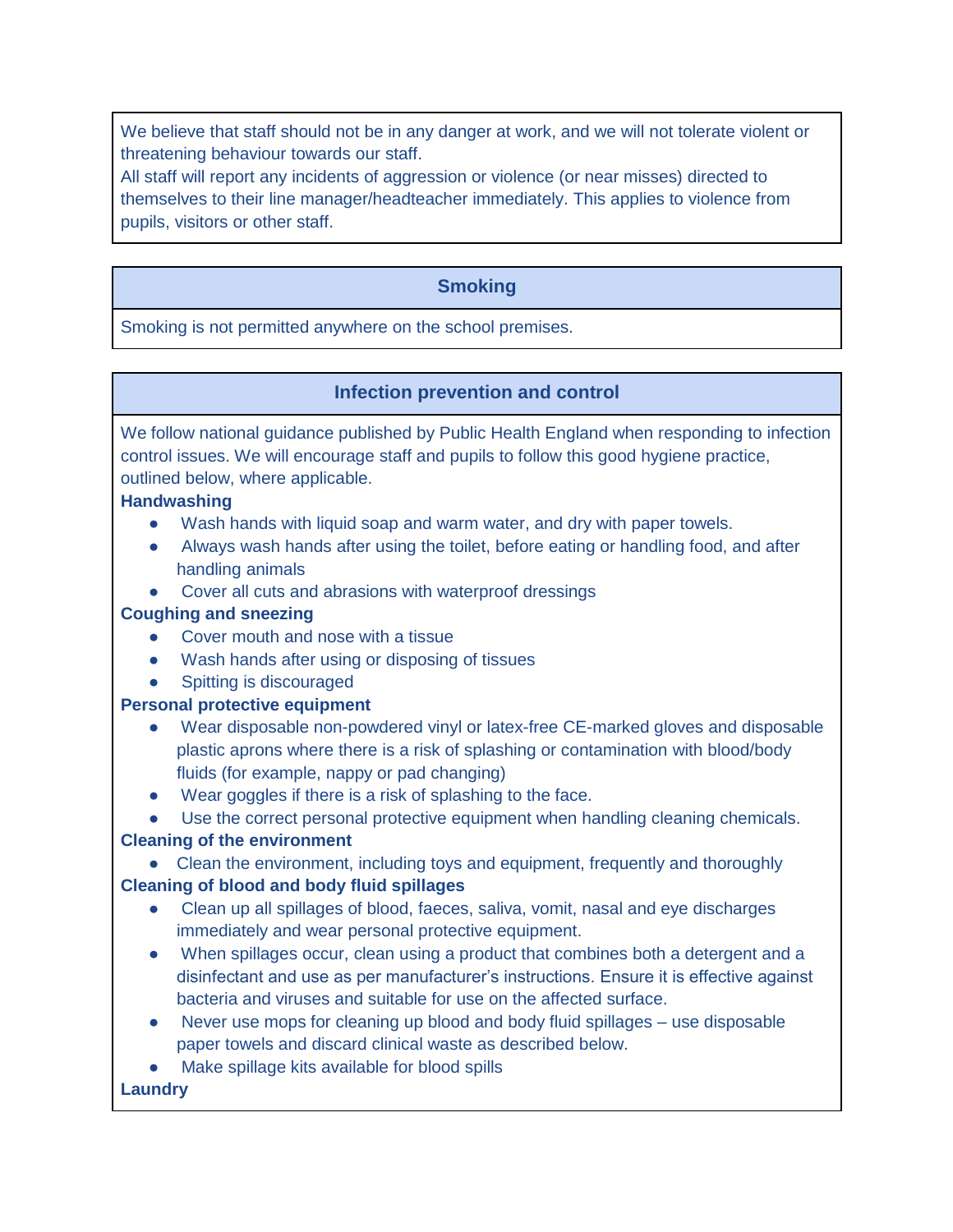- Wash laundry in a separate dedicated facility
- Wash soiled linen separately and at the hottest wash the fabric will tolerate
- Wear personal protective clothing when handling soiled linen
- Bag children's soiled clothing to be sent home, never rinse by hand

#### **Clinical waste**

- Always segregate domestic and clinical waste, in accordance with local policy
- Used nappies/pads, gloves, aprons and soiled dressings are stored in correct clinical waste bags in foot-operated bins
- Remove clinical waste with a registered waste contractor
- Remove all clinical waste bags when they are two-thirds full and store in a dedicated, secure area while awaiting collection

#### **Animals**

Wash hands before and after handling any animals

#### **Pupils vulnerable to infection**

Some medical conditions make pupils vulnerable to infections that would rarely be serious in most children. The school will normally have been made aware of such vulnerable children. These children are particularly vulnerable to chickenpox, measles or slapped cheek disease (parvovirus B19) and, if exposed to either of these, the parent/carer will be informed promptly and further medical advice sought. We will advise these children to have additional immunisations, for example for pneumococcal and influenza.

#### **Exclusion periods for infectious diseases**

The school will follow recommended exclusion periods outlined by Public Health England, summarised in the appendix. In the event of an epidemic/pandemic, we will follow advice from Public Health England about the appropriate course of action.

## **New and expectant mothers**

Risk assessments will be carried out whenever any employee or pupil notifies the school that they are pregnant. Appropriate measures will be put in place to control risks identified. Some specific risks are summarised below:

- Chickenpox can affect the pregnancy if a woman has not already had the infection.
- Expectant mothers should report exposure to antenatal carer and GP at any stage of exposure.
- Shingles is caused by the same virus as chickenpox, so anyone who has not had chickenpox is potentially vulnerable to the infection if they have close contact with a case of shingles
- If a pregnant woman comes into contact with measles or German measles (rubella), she should inform her antenatal carer and GP immediately to ensure investigation
- Slapped cheek disease (parvovirus B19) can occasionally affect an unborn child. If exposed early in pregnancy (before 20 weeks), the pregnant woman should inform her antenatal care and GP as this must be investigated promptly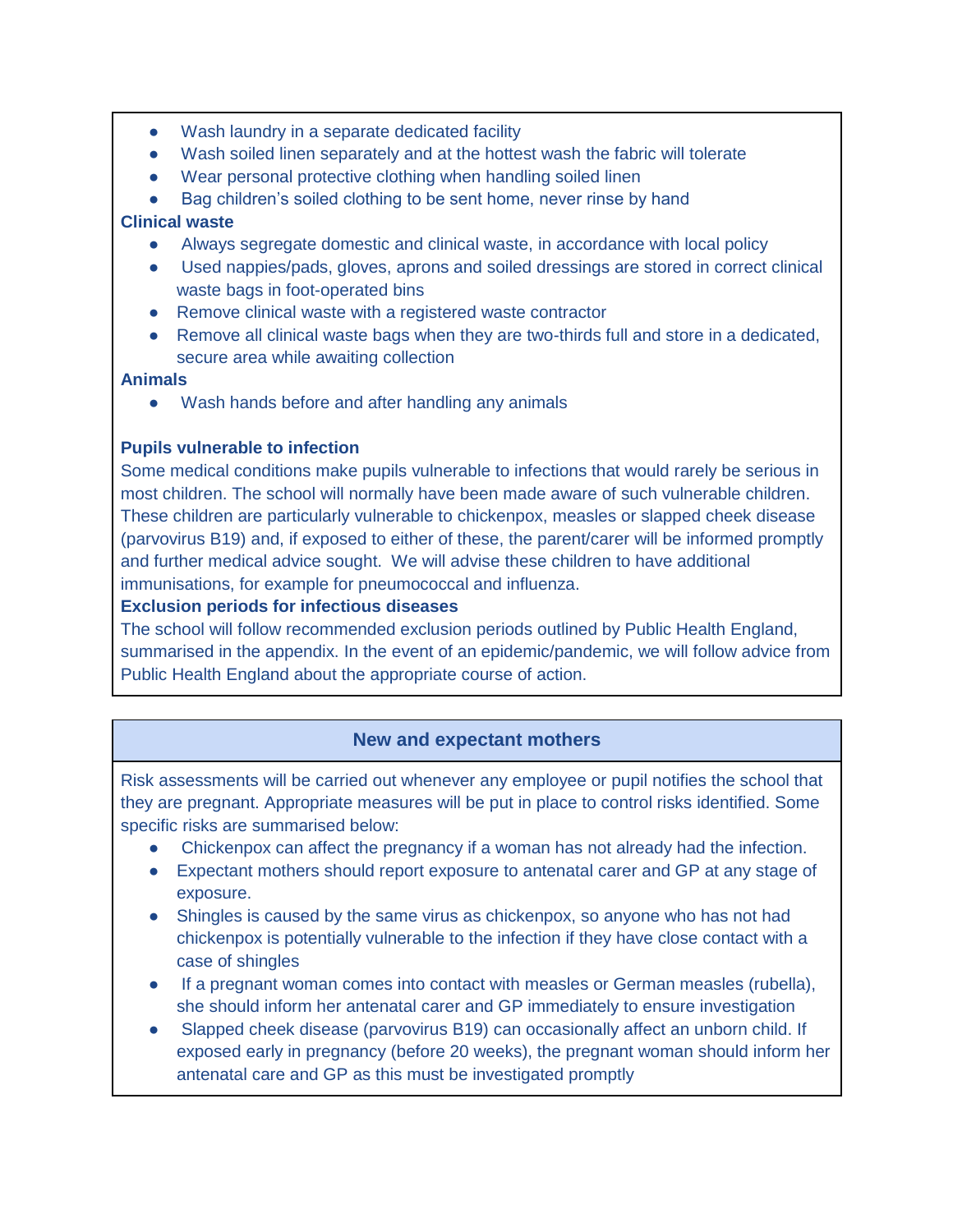# **Occupational Stress**

We are committed to promoting high levels of health and wellbeing and recognise the importance of identifying and reducing workplace stressors through risk assessment. Systems are in place within the school for responding to individual concerns and monitoring staff workloads. The school has a wellbeing team who meet with staff regularly.

# **Accident Reporting**

#### **Accident record book**

An accident form will be completed as soon as possible after the accident occurs by the member of staff or first aider who deals with it. As much detail as possible will be supplied when reporting an accident. Information about injuries will also be kept in the first aid file. Records held in the first aid and accident book will be retained by the school for a minimum of 3 years, in accordance with regulation 25 of the Social Security (Claims and Payments) Regulations 1979, and then securely disposed of.

#### **Reporting to the Health and Safety Executive**

Fiona Moores , will keep a record on PRIME of any accident which results in a reportable injury, disease, or dangerous occurrence as defined in the RIDDOR 2013 legislation (regulations 4, 5, 6 and 7). She will report these to the Health and Safety Executive as soon as is reasonably practicable and in any event within 10 days of the incident. Reportable injuries, diseases or dangerous occurrences include:

- Death
- Specified injuries. These are:
- Fractures, other than to fingers, thumbs and toes
- Amputations
- Any injury likely to lead to permanent loss of sight or reduction in sight
- Any crush injury to the head or torso causing damage to the brain or internal organs
- Serious burns (including scalding)
- Any scalping requiring hospital treatment
- Any loss of consciousness caused by head injury or asphyxia
- Any other injury arising from working in an enclosed space which leads to hypothermia or heat-induced illness, or requires resuscitation or admittance to hospital for more than 24 hours
- Injuries where an employee is away from work or unable to perform their normal work duties for more than 7 consecutive days
- Where an accident leads to someone being taken to hospital
- Where something happens that does not result in an injury, but could have done
- Near-miss events that do not result in an injury, but could have done. Examples of near-miss events relevant to schools include, but are not limited to:
- The collapse or failure of load-bearing parts of lifts and lifting equipment
- The accidental release of a biological agent likely to cause severe human illness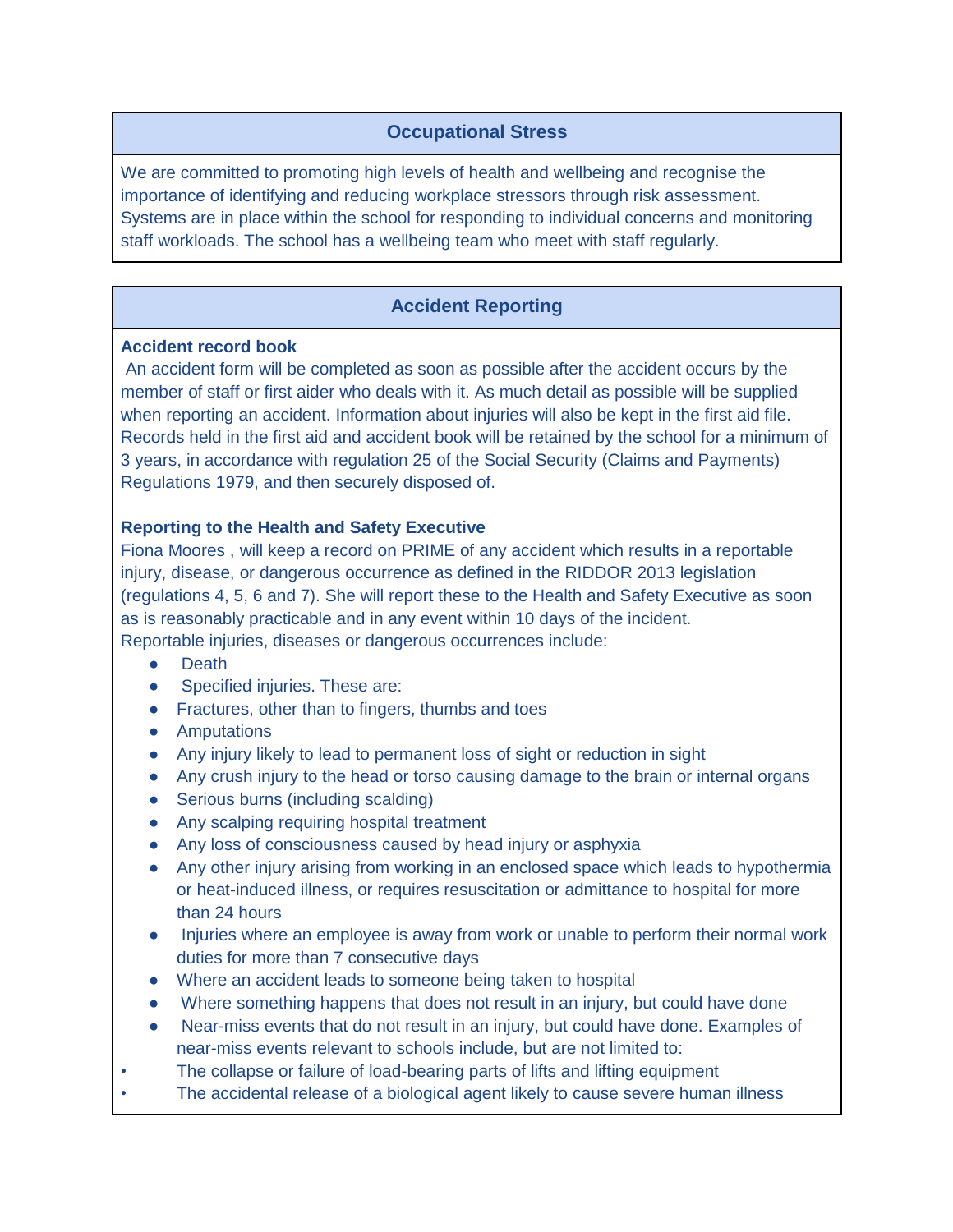| The accidental release or escape of any substance that may cause a serious injury or |  |  |  |  |
|--------------------------------------------------------------------------------------|--|--|--|--|
| damage to health                                                                     |  |  |  |  |

• An electrical short circuit or overload causing a fire or explosion

Information on how to make a RIDDOR report is available here: How to make a RIDDOR report – <http://www.hse.gov.uk/riddor/report.htm>

#### **Notifying parents**

The first aides will inform parents of any accident or injury sustained by a pupil in the Early Years Foundation Stage, and any first aid treatment given, on the same day, or as soon as reasonably practicable.

## **Reporting child protection agencies**

The head teacher will notify the local child protection agency of any serious accident or injury to, or the death of, a pupil in the Early Years Foundation Stage while in the school's care.

#### **Reporting to Ofsted**

The headteacher will notify Ofsted of any serious accident, illness or injury to, or death of, a pupil in the Early Years Foundation Stage while in the school's care. This will happen as soon as is reasonably practicable, and no later than 14 days after the incident.

## **Training**

Our staff are provided with health and safety training as part of their induction process. Staff who work in high risk environments, such as in science labs or with woodwork equipment, or work with pupils with special educational needs (SEN), are given additional health and safety training.

## **Appendix 1**

|                     | <b>Health and Safety Training</b> |                  |
|---------------------|-----------------------------------|------------------|
| <b>Staff member</b> | <b>Course</b>                     | Date of training |

## **Appendix 2**

#### **Fire safety checklist**

| <b>TO CHECK</b>                             | <b>YES/NO</b> |
|---------------------------------------------|---------------|
| Are fire regulations prominently displayed? |               |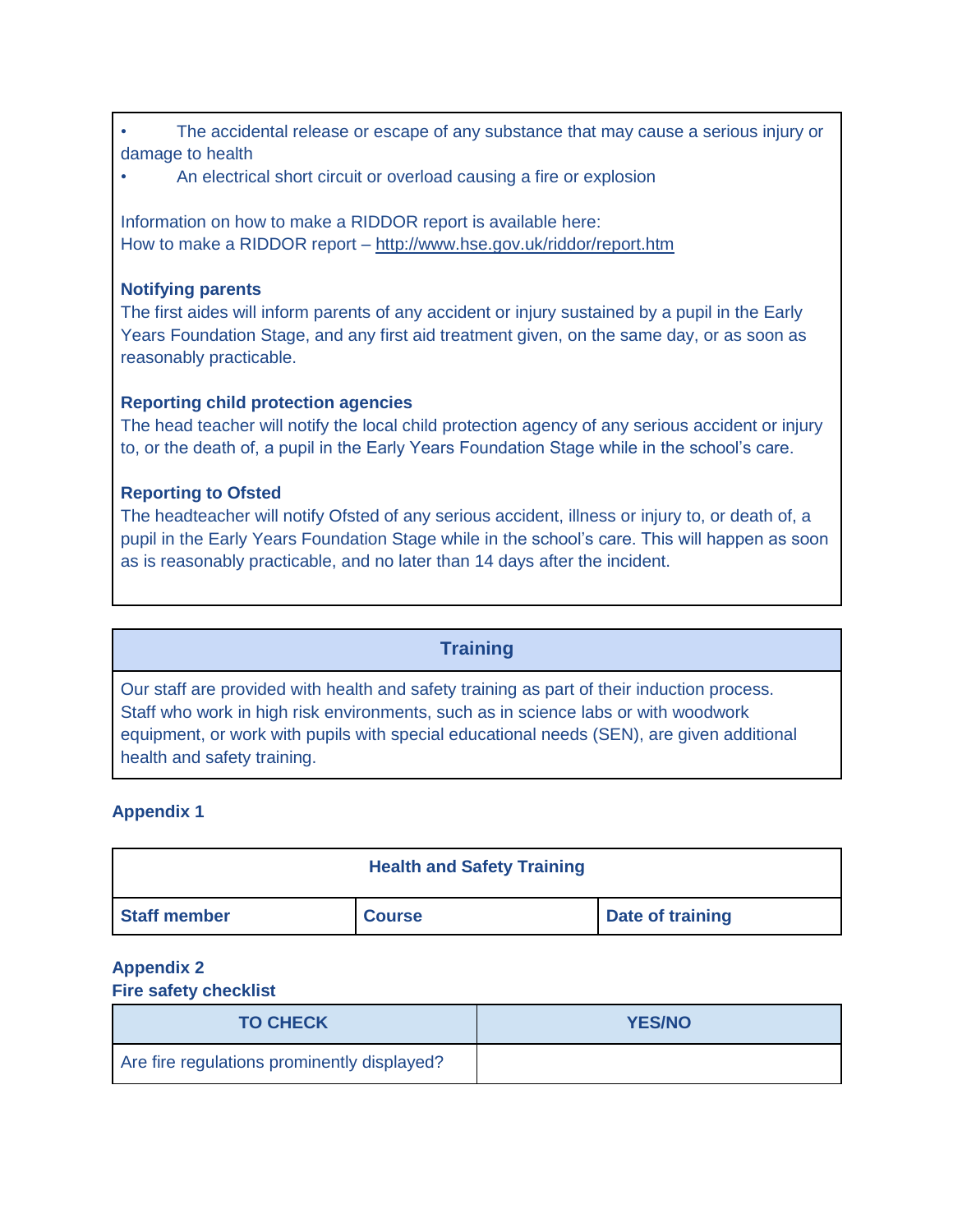| Is fire-fighting equipment, including fire<br>blankets, in place?                        |  |
|------------------------------------------------------------------------------------------|--|
| Does fire-fighting equipment give details for<br>the type of fire it should be used for? |  |
| Are fire exits clearly labelled?                                                         |  |
| Are fire doors fitted with self-closing<br>mechanisms?                                   |  |
| Are flammable materials stored away from<br>open flames?                                 |  |
| Do all staff and pupils understand what to do<br>in the event of a fire?                 |  |
| Can you easily hear the fire alarm from all<br>areas?                                    |  |

# **Appendix 3**

#### **Accident report**

The following information will be recorded by Fiona Moores on PRIME so ensure you have this information when dealing with an accident.

Name of injured person Role/Class Date and time of incident Location of incident Incident details Action taken Follow up required Name of person attending the incident

#### **Appendix 4**

#### **Recommended absence period for preventing the spread of infection**

This list of recommended absence periods for preventing the spread of infection is taken from nonstatutory guidance for schools and other childcare settings from Public Health England. For each of these infections or complaints, there is further information in the guidance on the symptoms, how it spreads and some 'do's and don'ts' to follow that you can check.

| Infection or complaint | Recommended period to be kept away from school |
|------------------------|------------------------------------------------|
| Athlete's foot         | None.                                          |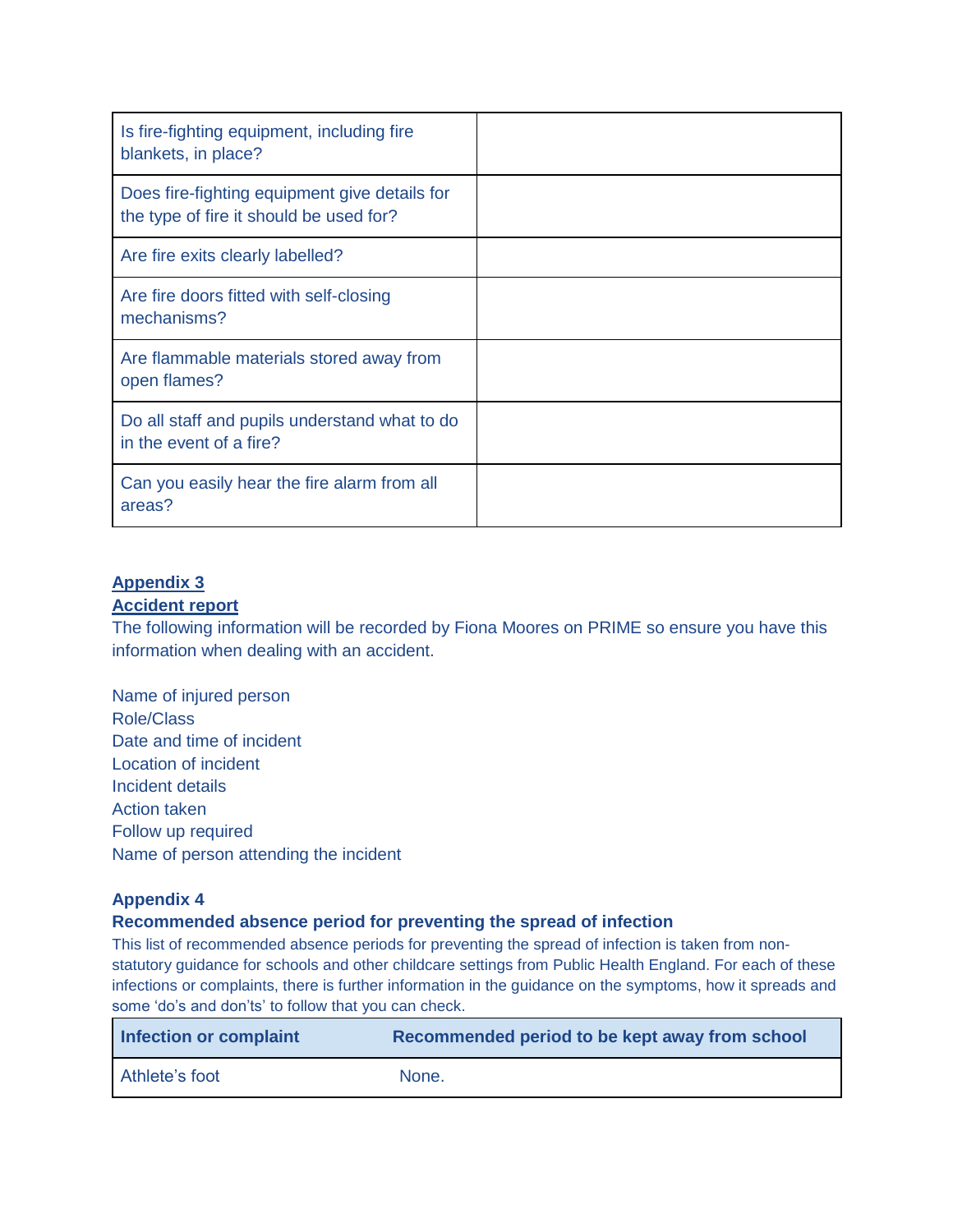| Campylobacter                                                                                                                                                                                                                                                                                                                                                                                                                                                                                    |                                                  | Until 48 hours after symptoms have stopped.                                                                                                   |  |  |  |  |
|--------------------------------------------------------------------------------------------------------------------------------------------------------------------------------------------------------------------------------------------------------------------------------------------------------------------------------------------------------------------------------------------------------------------------------------------------------------------------------------------------|--------------------------------------------------|-----------------------------------------------------------------------------------------------------------------------------------------------|--|--|--|--|
| Chicken pox (shingles)<br>Cases of chickenpox are generally infectious from 2 days before the rash appears to 5 days<br>after the onset of rash. Although the usual exclusion period is 5 days, all lesions should be<br>crusted over before children return to nursery or school.<br>A person with shingles is infectious to those who have not had chickenpox and should be<br>excluded from school if the rash is weeping and cannot be covered or until the rash is dry and<br>crusted over. |                                                  |                                                                                                                                               |  |  |  |  |
| <b>Cold sores</b>                                                                                                                                                                                                                                                                                                                                                                                                                                                                                |                                                  | <b>None</b>                                                                                                                                   |  |  |  |  |
| Rubella (German measles)                                                                                                                                                                                                                                                                                                                                                                                                                                                                         |                                                  | 5 days from appearance of the rash.                                                                                                           |  |  |  |  |
| Hand, foot and mouth                                                                                                                                                                                                                                                                                                                                                                                                                                                                             |                                                  | Children are safe to return to school as soon as they are<br>feeling better, there is no need to stay off until the blisters have all healed. |  |  |  |  |
| Impetigo                                                                                                                                                                                                                                                                                                                                                                                                                                                                                         |                                                  | Until lesions are crusted and healed, or 48 hours after starting antibiotics.                                                                 |  |  |  |  |
| Cases are infectious from 4 days before onset of rash to 4 days after so it<br><b>Measles</b><br>is important to ensure cases are excluded from school during this period.                                                                                                                                                                                                                                                                                                                       |                                                  |                                                                                                                                               |  |  |  |  |
| Ringworm                                                                                                                                                                                                                                                                                                                                                                                                                                                                                         | Exclusion not needed once treatment has started. |                                                                                                                                               |  |  |  |  |
| The infected child or staff member should be excluded until after the first<br><b>Scabies</b><br>treatment has been carried out.                                                                                                                                                                                                                                                                                                                                                                 |                                                  |                                                                                                                                               |  |  |  |  |
| Scarlet fever.<br>Children can return to school 24 hours after commencing appropriate<br>antibiotic treatment. If no antibiotics have been administered the person will be infectious for 2<br>to 3 weeks. If there is an outbreak of scarlet fever at the school or nursery, the health<br>protection team will assist with letters and factsheet to send to parents or carers and staff.                                                                                                       |                                                  |                                                                                                                                               |  |  |  |  |
| Slapped cheek syndrome, Parvovirus B19, Fifth's disease None (not infectious by the time<br>the rash has developed).                                                                                                                                                                                                                                                                                                                                                                             |                                                  |                                                                                                                                               |  |  |  |  |
| Bacillary Dysentery (Shigella)Microbiological clearance is required for some types of shigella<br>species prior to the child or food handler returning to school.                                                                                                                                                                                                                                                                                                                                |                                                  |                                                                                                                                               |  |  |  |  |
| Diarrhoea and/or vomiting (Gastroenteritis) Children and adults with diarrhoea or vomiting<br>should be excluded until 48 hours after symptoms have stopped and they are well enough to<br>return. If medication is prescribed, ensure that the full course is completed and there is no<br>further diarrhoea or vomiting for 48 hours after the course is completed.                                                                                                                            |                                                  |                                                                                                                                               |  |  |  |  |
|                                                                                                                                                                                                                                                                                                                                                                                                                                                                                                  |                                                  |                                                                                                                                               |  |  |  |  |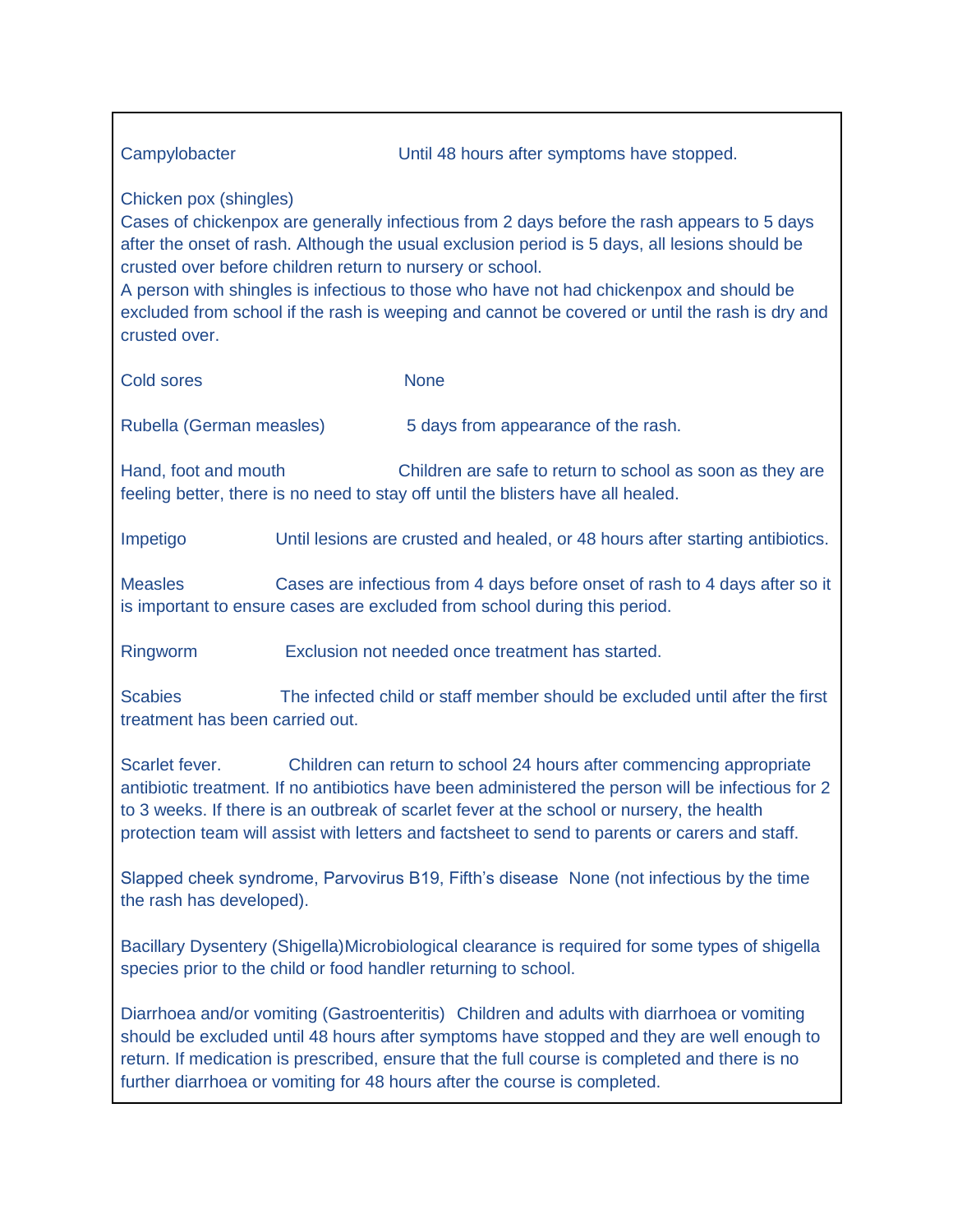For some gastrointestinal infections, longer periods of exclusion from school are required and there may be a need to obtain microbiological clearance. For these groups, your local health protection team, school health advisor or environmental health officer will advise.

If a child has been diagnosed with cryptosporidium, they should NOT go swimming for 2 weeks following the last episode of diarrhoea.

Cryptosporidiosis Until 48 hours after symptoms have stopped.

E. coli (verocytotoxigenic or VTEC) The standard exclusion period is until 48 hours after symptoms have resolved. However, some people pose a greater risk to others and may be excluded until they have a negative stool sample (for example, pre-school infants, food handlers, and care staff working with vulnerable people). The health protection team will advise in these instances.

Food poisoning Until 48 hours from the last episode of vomiting and diarrhoea and they are well enough to return. Some infections may require longer periods (local health protection team will advise).

Salmonella **Until 48 hours after symptoms have stopped.** 

Typhoid and Paratyphoid fever Seek advice from environmental health officers or the local health protection team.

Flu (influenza) Until recovered.

Tuberculosis (TB) Pupils and staff with infectious TB can return to school after 2 weeks of treatment if well enough to do so and as long as they have responded to anti-TB therapy. Pupils and staff with non-pulmonary TB do not require exclusion and can return to school as soon as they are well enough.

Whooping cough (pertussis) A child or staff member should not return to school until they have had 48 hours of appropriate treatment with antibiotics and they feel well enough to do so or 21 days from onset of illness if no antibiotic treatment.

| Conjunctivitis.        | None.                                       |
|------------------------|---------------------------------------------|
| Giardia                | Until 48 hours after symptoms have stopped. |
| <b>Glandular fever</b> | None (can return once they feel well).      |
| <b>Head lice</b>       | None.                                       |